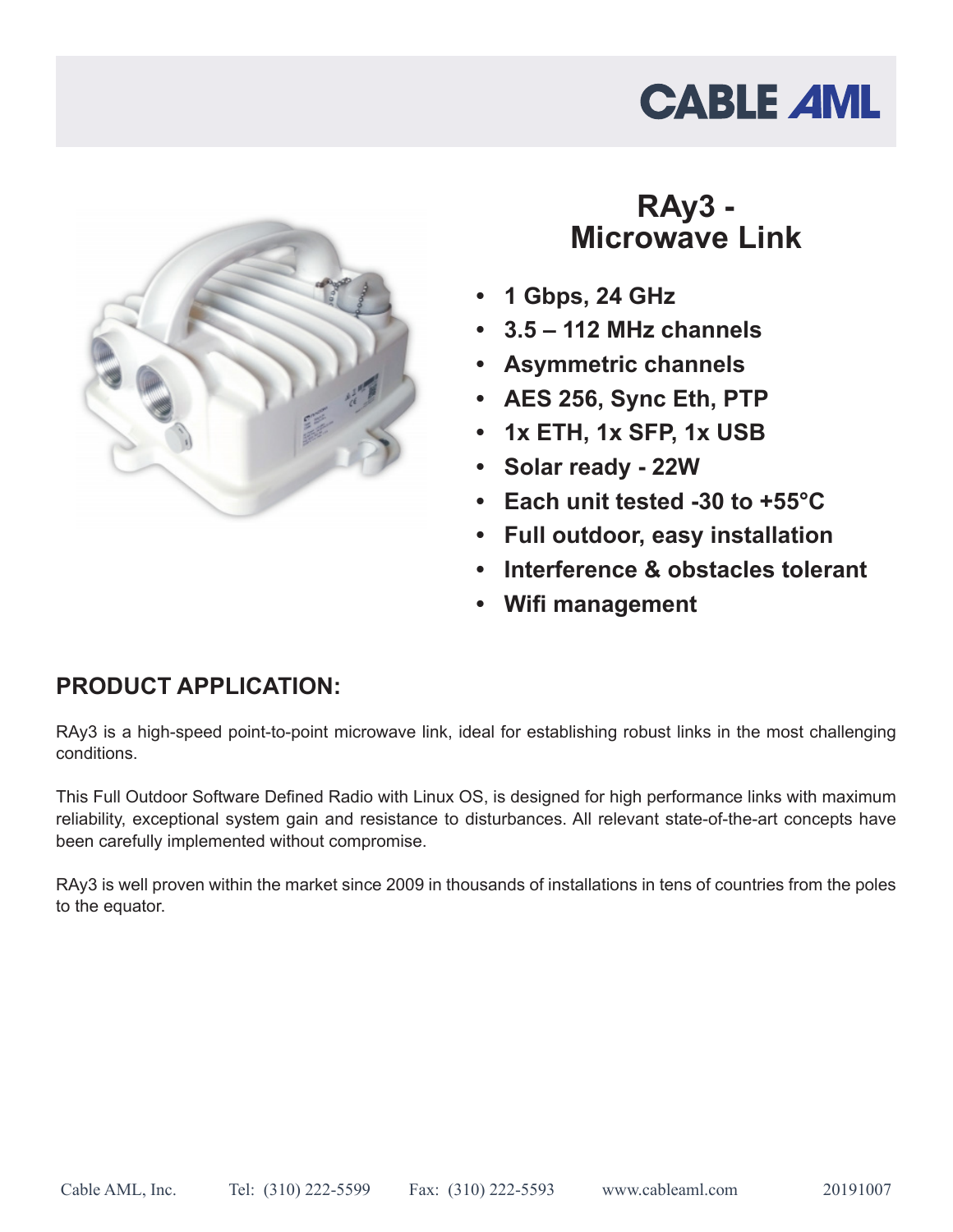## **Product Specification**



#### **RAy3 Technical Parameters**

| <b>Radio Parameters</b>          |                                                                                                      |                    |                          |  |
|----------------------------------|------------------------------------------------------------------------------------------------------|--------------------|--------------------------|--|
| Frequency range                  | 24.00 - 24.25 GHz                                                                                    |                    |                          |  |
| <b>Channel Spacing</b>           | 3.5, 5, 7, 10, 14, 20, 28, 40, 56, 80, 100, 112 MHz                                                  |                    |                          |  |
| Channel duplex spacing           | Flexible, min.18 MHz between channel edges                                                           |                    |                          |  |
| Gross data rate                  | $2.7 - 1002$ Mbps                                                                                    |                    |                          |  |
| FEC (Forward Error Correction)   | LDPC, RS                                                                                             |                    |                          |  |
| Modulation / Speed / Sensitivity | 3.5 MHz                                                                                              | 56 MHz             | <b>112 MHz</b>           |  |
| QPSK_S                           | 3 Mbps / -99 dBm                                                                                     | 48 Mbps / -88 dBm  | 97 Mbps / -85 dBm        |  |
| <b>QPSK</b>                      | 5 Mbps / -95 dBm                                                                                     | 81 Mbps / -85 dBm  | 161 Mbps / -82 dBm       |  |
| 16 QAM                           | 10 Mbps / -89 dBm                                                                                    | 168 Mbps / -78 dBm | 334 Mbps / -75 dBm       |  |
| 32 QAM                           | 11 Mbps / -85 dBm                                                                                    | 213 Mbps / -74 dBm | 426 Mbps / -71 dBm       |  |
| 64 QAM                           | 15 Mbps / -82 dBm                                                                                    | 267 Mbps / -71 dBm | 536 Mbps / -68 dBm       |  |
| <b>128 QAM</b>                   | 17 Mbps / -79 dBm                                                                                    | 319 Mbps / -68 dBm | 636 Mbps / -65 dBm       |  |
| 256 QAM                          | 19 Mbps / -76 dBm                                                                                    | 366 Mbps / -65 dBm | 730 Mbps / -62 dBm       |  |
| 512 QAM                          | 22 Mbps / -73 dBm                                                                                    | 413 Mbps / -62 dBm | 823 Mbps / -59 dBm       |  |
| 1024 QAM                         | 23 Mbps / -70 dBm                                                                                    | 459 Mbps / -59 dBm | 918 Mbps / -56 dBm       |  |
| 2048 QAM (7-112 MHz)             | $\overline{\phantom{a}}$                                                                             | 501 Mbps / -56 dBm | 1002 Mbps / -53 dBm      |  |
| 4096 QAM (14-56 MHz)             |                                                                                                      | 540 Mbps / -53 dBm | $\overline{\phantom{a}}$ |  |
| <b>ACM</b>                       | <b>Hitless</b>                                                                                       |                    |                          |  |
| <b>RF Output Power</b>           | $-30$ to $+10$ dBm                                                                                   |                    |                          |  |
| <b>ATPC</b>                      | Yes                                                                                                  |                    |                          |  |
| <b>MTU</b>                       | 10240 B                                                                                              |                    |                          |  |
| Latency (RFC 2544)               | 268 µs (64B/366 Mbps); 313 µs (1518 B/366 Mbps)<br>173 µs (64B/1002 Mbps); 198 µs (1518 B/1002 Mbps) |                    |                          |  |
| Synchronization                  | Synchronous Ethernet; 1588v2 transparent clock                                                       |                    |                          |  |
| <b>Electrical</b>                |                                                                                                      |                    |                          |  |
| Primary power                    | PoE active 37 - 60 VDC, IEEE 802.3at; PoE passive 20 - 60 VDC; DC 20 - 60 VDC; floating              |                    |                          |  |
| Power Consumption                | typ. 22.5 W (w/o SFP)                                                                                |                    |                          |  |
| <b>Interfaces</b>                |                                                                                                      |                    |                          |  |
| Ethernet                         | 1× 10/100/1000 Base-T Auto MDI/MDIX / RJ45                                                           |                    |                          |  |
| <b>SFP</b>                       | 1× 10/100/1000 Base-T/1000Base-SX/1000Base-LX (power max. 1.25 W)                                    |                    |                          |  |
| <b>USB</b>                       | USB 2.0 / Host A                                                                                     |                    |                          |  |
| RSS voltage                      | Two contact sockets                                                                                  |                    |                          |  |
| Indication LED                   | <b>SYS</b>                                                                                           |                    |                          |  |
| <b>Environmental</b>             |                                                                                                      |                    |                          |  |
| IP Code (Ingress Protection)     | IP66                                                                                                 |                    |                          |  |
| MTBF (Mean Time Between Failure) | > 750,000 hours (> 85 years)                                                                         |                    |                          |  |
|                                  |                                                                                                      |                    |                          |  |